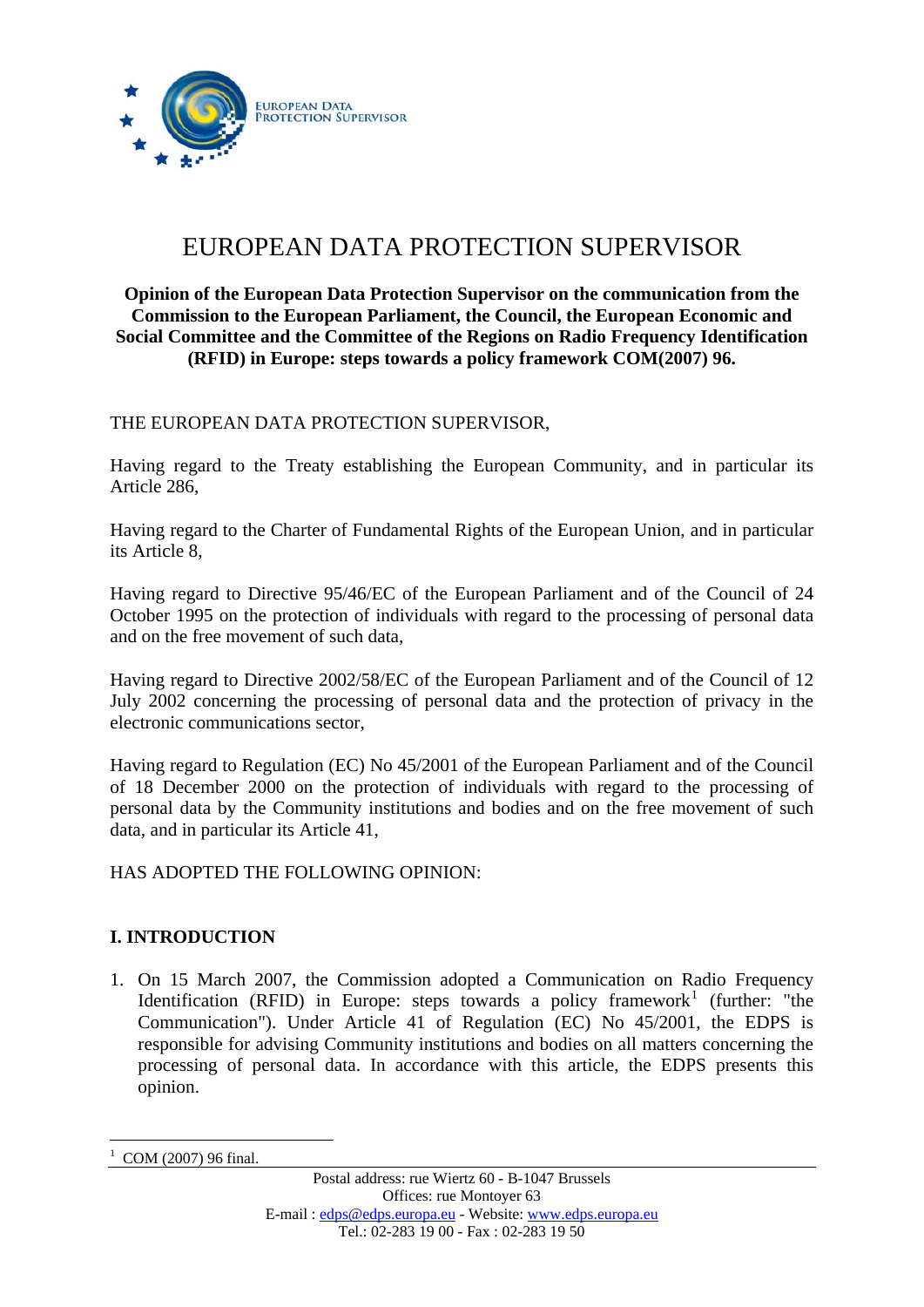- 2. This opinion must be seen as a reaction of the EDPS on the Communication, as well as on other actions in the area of RFID that have taken place since the adoption of the Communication. These other relevant actions that have been taken into account in this opinion include:
	- The Commission Decision of 28 June 2007 setting up the Expert Group on Radio Frequency Identification<sup>[2](#page-1-0)</sup>, a direct consequence of the Communication. This group is also known as the RFID-Stakeholders Group. In accordance with Article 4 (4) (b) of the decision, the EDPS participates to the activities of the group as an observer.
	- The Council Resolution of 22 March 2007 on a strategy for a secure Information society in Europe**[3](#page-1-1)** .
	- The Project "RFID and identity management" initiated by the European Parliament<sup>[4](#page-1-2)</sup>.
	- The adoption by the Article 29 Data Protection Working Party in June 2007 of Opinion  $N^{\circ}$  4/2007 on the concept of personal data.<sup>[5](#page-1-3)</sup>
	- The Communication from the Commission to the European Parliament and the Council on the follow-up of the Work Programme for better implementation of the Data Protection Directive<sup>[6](#page-1-4)</sup>, and the opinion of the EDPS on this communication of 25 July 2007**[7](#page-1-5)** .
	- The adoption by the Commission of a proposal for a Directive amending (inter alia) Directive 2002/58/EC concerning the processing of personal data and the protection of privacy in the electronic communications sector**[8](#page-1-6)** .
- 3. The EDPS welcomes the Commission's Communication on RFID as it tackles the main issues arising in the context of the deployment of RFID technology without neglecting the determinant ones related to privacy and data protection. This communication has benefited from consistent and rigorous preparatory works. Indeed, five thematic workshops as well as an online public consultation<sup>[9](#page-1-7)</sup> commissioned by the Commission have preceded this communication.
- 4. The EDPS agrees with the view that RFID systems could play a key role in the development of the Information Society usually referred to as the "Internet of things" and he also fully shares the concerns mentioned in Paragraph 3.2 of the Communication that RFID systems may threaten individual's privacy and data protection rights. Indeed, in his Annual Report 2005, the EDPS identified RFID together with biometrics, ambient intelligence environments and Identity Management Systems, as technological developments that are expected to have a major impact on data protection.

<sup>1</sup> <sup>2</sup> Decision 467/2007/EC, OJ L 176, p. 25.

<span id="page-1-0"></span><sup>&</sup>lt;sup>3</sup> OJ C C 68, p. 1.

<span id="page-1-2"></span><span id="page-1-1"></span><sup>&</sup>lt;sup>4</sup> Project "RFID and identity management - Case studies from the frontline of the development towards ambient intelligence", commissioned by the Scientific Technology Option Assessment service (STOA) of the European Parliament and carried out by the ETAG (European Technology Assessment Group), http://www.europarl.europa.eu/stoa/default\_en.htm

Document WP 136, published on the website of the Working Party.

<span id="page-1-4"></span><span id="page-1-3"></span><sup>6</sup> Communication of 7 March 2007of the Commission to the European Parluament and the Council on the follow-up of the Work Programme for better implementation of the Data Protection Directive, COM (2007) 87 final.

 $7$  OJ C 255, p.1. Further: "Opinion on the Communication on the Data Protection Directive".

<span id="page-1-6"></span><span id="page-1-5"></span><sup>&</sup>lt;sup>8</sup> Proposal of 13 November 2007 for a Directive of the European Parliament and the Council amending Directive 2002/22/EC on universal service and users' rights relating to electronic communications networks, Directive 2002/58/EC concerning the processing of personal data and the protection of privacy in the electronic communications sector Directive 2002/58/EC of the European Parliament and of the Council of 12 July 2002 concerning the processing of personal data and the protection of privacy in the electronic communications sector Regulation (EC) No 2006/2004 on consumer protection cooperation, COM (2007) 698 Final. Directive 2002/58/EC will be referred to as 'ePrivacy Directive'.  $\degree$  http://ww<u>w.rfidconsultation.eu</u>/

<span id="page-1-7"></span>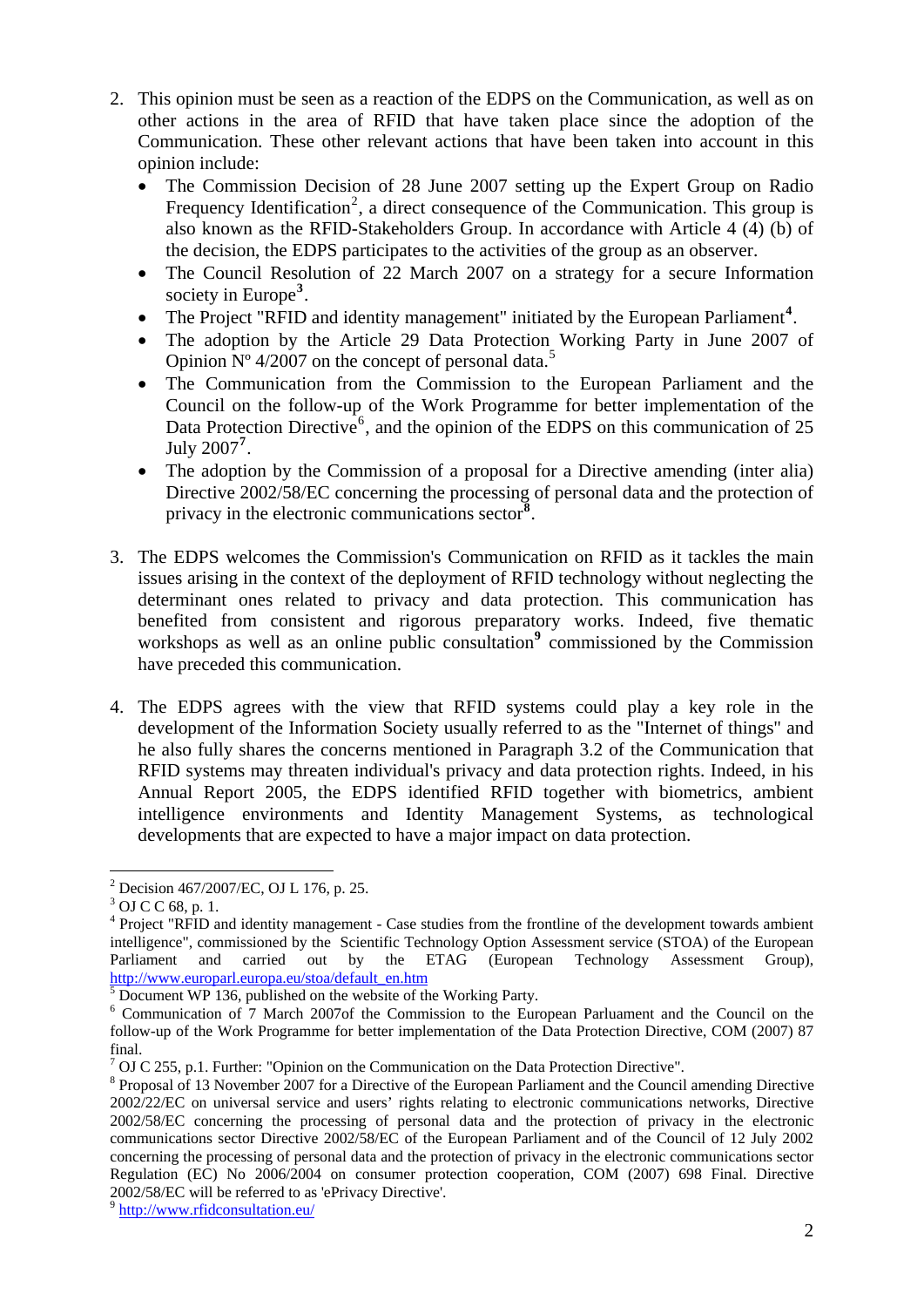- 5. According to the EDPS, the domestication of RFID technologies and their wide acceptance will not only be reached by their attractive convenience or the new services they offer, but will also be facilitated by the benefits of well-tailored and consistent data protection safeguards.
- 6. In short: the EDPS qualifies RFID as a fundamentally new technological development, rightly referred to in the Commission's Communication as the gateway to a new phase of development of the Information Society.
- 7. This development raises important questions in different areas, one of which is the area of data protection and privacy. This opinion of the EDPS is limited to this area.

# **II. FOCUS OF THE OPINION**

- 8. This opinion is in particular focused on the possible consequences of these developments for data protection and privacy. These consequences are at the moment uncertain, also due to the fact that the development of RFID-systems and their domestication are in full progress and that it is in no way clear where these developments will end.
- 9. In this perspective, the EDPS takes the following approach:
	- In the first place, it is needed to clarify the practical consequences of the deployment of the RFID-systems for data protection and privacy.
	- In the second place, it is needed to specify these consequences, in the context of the existing legal framework for data protection and privacy.
	- In the third place, the EDPS addresses the question whether these consequences require more specific rules to tackle data protection issues raised by the use of RFIDtechnologies. This issue was already brought forward by the EDPS in his Opinion on the Communication on the Data Protection Directive and will be elaborated further in the present opinion.
- 10. By taking this approach, the EDPS aims to promote that the development of RFIDsystems and their domestication will take account of justified data protection and privacy concerns.

# **III. CLARIFYING THE CONSEQUENCES**

# **RFID systems and tags**

- 11. Despite the fact that as said the developments are in full progress and the outcome is uncertain, it is very well possible to describe the main characteristics of these developments with a view to their consequences for data protection.
- 12. In assessing the potential data protection and privacy aspects of RFID technology, it is highly relevant to not only consider RFID tags alone, but the overall RFID infrastructure: the tag, the reader, the network, the reference database and the database where the data produced by the association tag/reader are stored. As is briefly underlined in the introduction of the Communication, RFIDs are not just "electronic tags" and therefore data protection issues will not be exclusively limited to tags, but extend to all parts of the overall RFID infrastructure. Indeed, each of these elements has a role in contributing to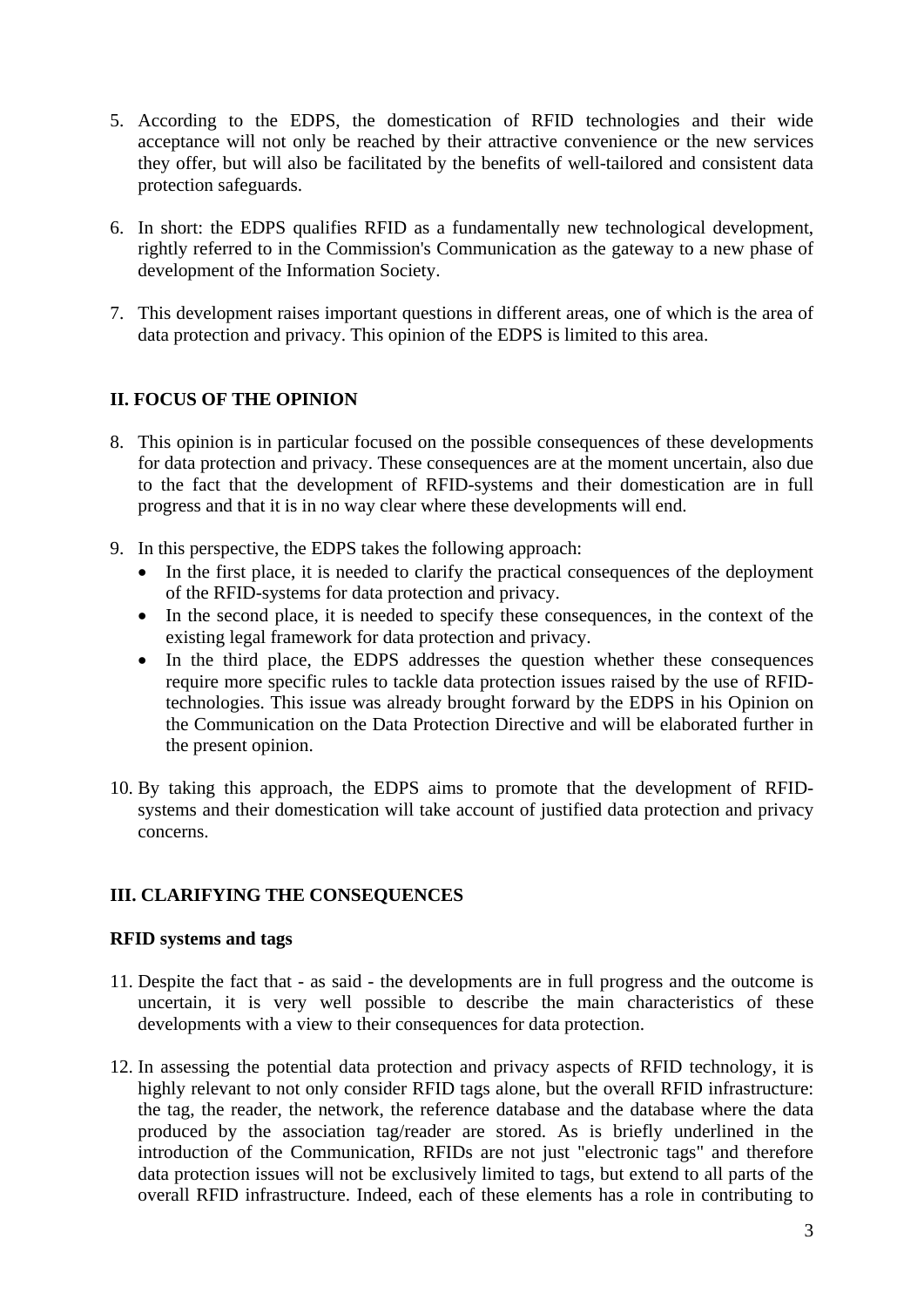the implementation of the European data protection legal framework when it is required. They will be fuelled by the main trends within the developing Information Society, such as an almost unlimited bandwidth, ubiquitous network connections and an endless storage capacity.

## **Impact of RFID systems and tags**

- 13. Notwithstanding the need for a wider approach as emphasised in the preceding paragraph, various reasons justify focussing first on the use of RFID in item level tagging in consumer products like the retail sector. The obvious one is its foreseen increased use, which seems to be moving towards its widespread application. As opposed to other RFID applications with narrow or limited use, item level tagging has the potential to become a mass market application. Already now many consumer products are equipped with a RFID tag. Linked to this is the fact that such use will affect a huge number of individuals whose personal data are likely to be processed each time they acquire a product in which a RFID tag is embedded.
- 14. Specific attention should be given to the consequences of RFID tagging for the owners of items. RFID systems might stretch out the relationship between an item and its owner. Once this relationship is stretched out, the owner can be scanned and classified as "low budget" or "attractive target" for future transactions; excessive one-to-one attribution<sup>[10](#page-3-0)</sup> might be conducive to automatic "punishment" of certain behaviour (recycling obligation, waste, etc.). Individuals should not be subject to the process of adverse automated decisions. Catalysed by this RFID ability, the risk increases that the Information Society moves closer to a situation where automated decisions will be taken and where technology will be abused in order to regulate the human behaviour.
- 15. The data stored in or produced by an RFID tag, can be personal data as defined in Article 2 of the Data Protection Directive. For example, smartcards used for travel may contain identification information as well as information about the holder's recent journeys. If an unscrupulous individual wanted to track individuals, it would be sufficient to strategically place readers which would provide information about the movements of card holders, thus violating their privacy and personal information.
- 16. Similar privacy threats could happen even if the information stored in the RFID tag would not include names of individuals. RFID tags contain unique IDs attached to consumer products: if each tag has a unique ID, such identification can be used for surveillance purposes. For example, if someone wears a watch that carries an RFID tag containing an ID number, this could also serve as a unique identifier for the wearer of the watch, even if his identity is not known. Depending on the way the information is used - and put in relation with the watch itself or the individual - the Directive could apply or not. It would apply, for instance, if information is generated about the whereabouts of individuals that is likely to be used to monitor their behaviour, or for example for price differentiation, denying access, or unwanted exposure to publicity.
- 17. In this context, it is necessary to ensure that RFID applications are deployed with the necessary technological measures to minimise the risk of unwilling disclosure of information. Such measures may include the requirement to design the RFID infrastructure, particularly RFID tags, in a way that prevents such an outcome. For

<span id="page-3-0"></span><sup>&</sup>lt;sup>10</sup> Dr Sarah Spiekermann, director Berlin Research Centre on Internet Economics, workshop on RFID and ubiquitous computing organized by the Trans Atlantic Consumer Dialogue, 13 March 2007.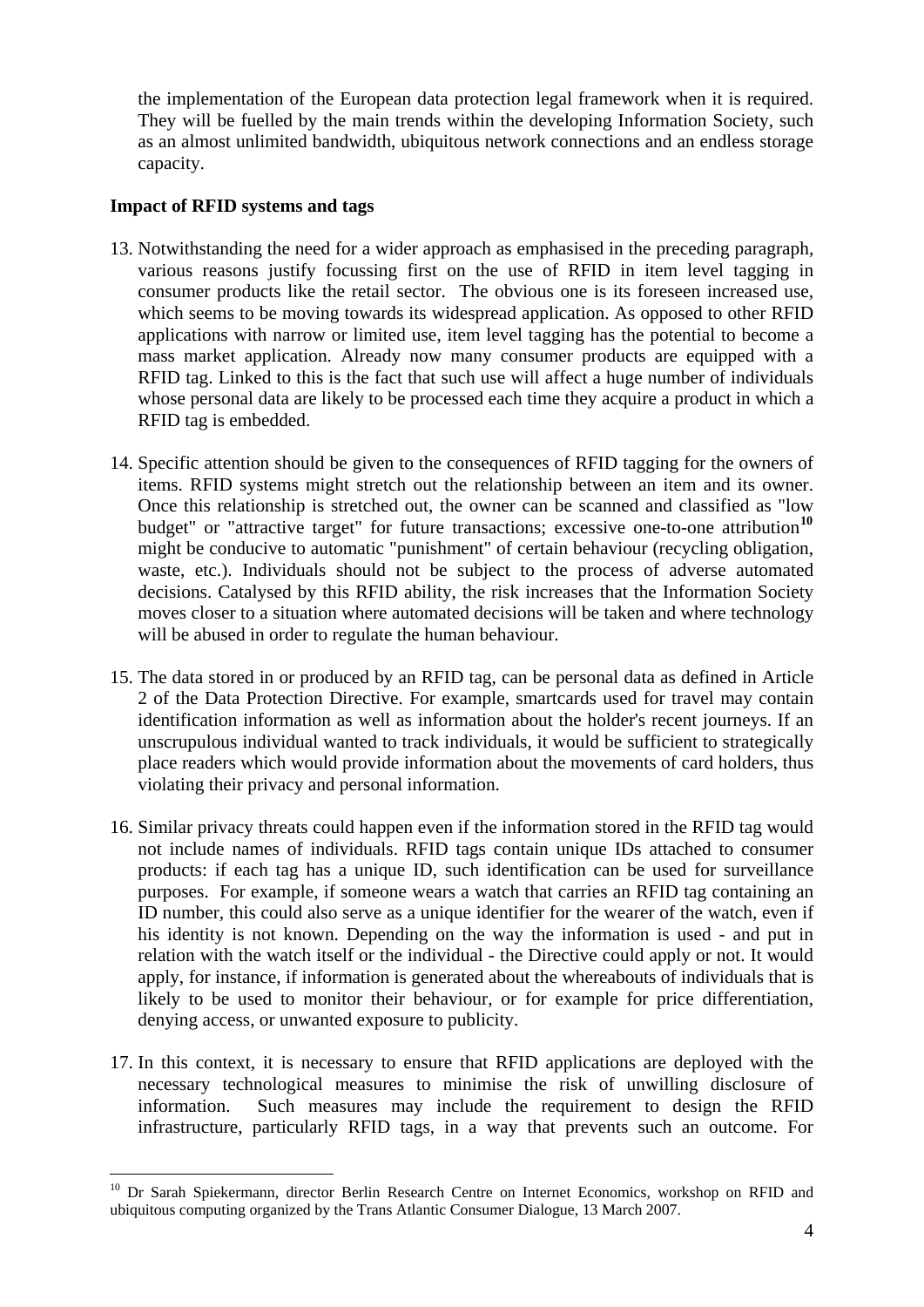example, RFID tags can be deployed with a "kill command" allowing their deactivation. This option will be further discussed in Chapter IV of this Opinion.

- 18. By offering the possibility to track products after the point of sale, RFID systems introduce new issues in the privacy debate. Indeed, two elements will have to be taken into account in the analysis of their impact: how personal the item is considered to be, and the mobility of the item $^{11}$  $^{11}$  $^{11}$ .
- 19. The life cycle of an object might also complement the required risk analysis and contribute to the quantitative assessment of the potential threats regarding privacy. Considering the fact that a tag may not be deactivated, an end-user product with a long life cycle will be able to gather more related data from the owner of the product and build a more accurate profile. On the other hand, a short life cycle of an item like a can of soda from its production until its recycling step might present fewer risks and could request therefore lighter measures than a product with a much longer life cycle.

#### **Privacy and data protection issues in RFID system deployment**

- 20. In order to better understand the consequences of RFID-systems for privacy and data protection, five basic privacy and security issues can be distinguished.
- 21. The first issue is identification of the data subject. More than sixty years ago, the purpose of the RFID tag was to "Identify the Friend or Foe" coming. Today RFID systems can not only identify general elements of an object but can also ultimately lead to the identification of an individual and need therefore to do it in a data protection friendly way.
- 22. The second issue is identification of the controller(s). In the case of RFID systems, the identification of the controller as defined in Article 2 (d) of the Data Protection Directive, might be more difficult and therefore needs closer examination. However, identifying the controller remains a critical step in establishing the responsibilities of each of the relevant actors who will have to comply with the data protection legal framework. During the lifecycle of the tag, the controller who processes the data could change several times based on the additional services which can be provided in relation to the tagged object.
- 23. The third issue is the decreased meaning of the traditional distinction between the personal and the public sphere. Although the distinction between private and public spaces has also in the past not always been clear-cut, most people are aware of the boundaries between them (and of the grey zones) and take informed or intuitive decisions on how to act accordingly. According to Hall<sup>[12](#page-4-1)</sup>, personal space is usually translated into physical distance from others. Privacy management can also be considered as a dynamic boundary regulation process<sup>[13](#page-4-2)</sup>. It is therefore not surprising that the wireless nature of the tag communication as well as its outside of line-of-sight reading capability, raise privacy concerns by blurring these traditional borders and their management. Indeed, there are fears that the individual may lose some or all control on distance management that he/she has enjoyed until now. Accordingly, the reading range of the first implementations of RFID systems has been targeted equally by their promoters and detractors.

<span id="page-4-0"></span><sup>&</sup>lt;sup>11</sup> Dara J. Glasser, Kenneth W. Goodman and Norman G. Einspruch, Chips, tags and scanners: Ethical challenges for radio frequency identification, Ethics and Information Technology, Volume 9, No. 2 2007.

 $12$  Hall, E.T.1966. The Hidden Dimension. (1st ed.). Garden City, N.Y: Doubleday.

<span id="page-4-2"></span><span id="page-4-1"></span><sup>&</sup>lt;sup>13</sup> Altman, I. 1975 The Environment and Social Behaviour, Brooks / Cole Monterrey.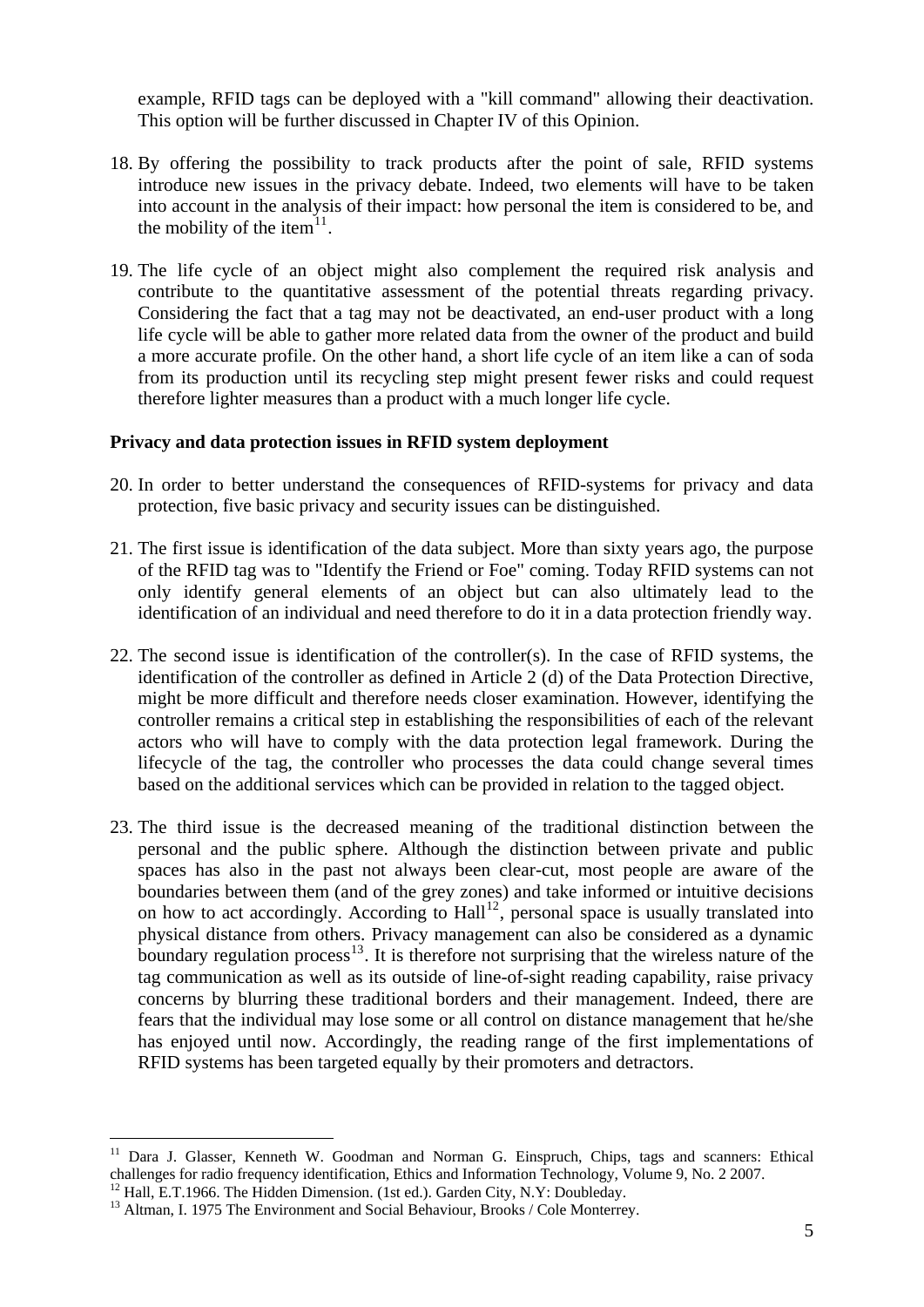- 24. The fourth issue has to deal with the size and the physical properties of RFID-tags. Because the tag needs to be basically small and cheap, the security measures which could be deployed on this part of the RFID system will be by definition limited. However, the wireless aspect of the communication also adds a layer of risks compared to a wired communication and therefore additional security requirements are needed.
- 25. The fifth issue is the lack of transparency of the processing. RFID systems may lead to unnoticed gathering and processing of information capable of being used for profiling an individual. This consequence may very well be illustrated by comparing RFID-systems to the mobile phone, a comparison that is made more often. On the one hand, the mobile phone benefited of a very high level of technology acceptance independently of potentially intrusive privacy risks. One could conclude that RFID will be accepted in the same manner. On the other hand, it has to be underlined that a mobile phone is a visible object which is still under the control of the end user as it can be switched off. This is not the case with RFID.
- 26. Although unnoticed gathering and processing of information as mentioned above may be legitimate, it is also possible and under various circumstances even quite likely that illegitimate collection and processing of such data occurs.
- 27. The clarifications of this chapter justify the following conclusion. The wide use of RFIDtechnology is fundamentally new and may have a fundamental impact on our society and on the protection of fundamental rights in our society, such as privacy and data protection. RFID may bring about a qualitative change.

# **IV. SPECIFYING THE CONSEQUENCES**

### **Introduction**

1

- 28. This chapter will mainly focus on the impact of RFID on the protection of fundamental rights in our society, such as privacy and data protection. This will be specified in two steps, the first step being a short description of the way in which these fundamental rights are protected under the present legal framework. As a second step, the EDPS will elaborate on the possibilities to fully use the present legal framework. This aspiration has been introduced in the Opinion on the Communication on the Data Protection Directive as "the full implementation of the present provisions of the Directive."
- 29. The point of departure is as follows: new technological developments such as RFID systems, have a clear impact on the requirements for an effective legal framework for data protection. Also, the need for effective protection of the personal data of an individual can impose limitations on the use of these new technologies. Interaction is thus two-sided: the technology influences the legislation and the legislation influences the technology.<sup>[14](#page-5-0)</sup>

#### **Protection of fundamental rights**

30. The protection of the fundamental rights to privacy and data protection within the European Union is in the first place guaranteed by a legislative framework, which is needed since we deal with rights that are recognised in Article 8 of the European Convention of Human Rights and Fundamental Freedoms and in Article 7 and Article 8 of

<span id="page-5-0"></span><sup>&</sup>lt;sup>14</sup> See the EDPS comments of March 2006 on the Commission communication on the interoperability of European databases, published on the EDPS-website.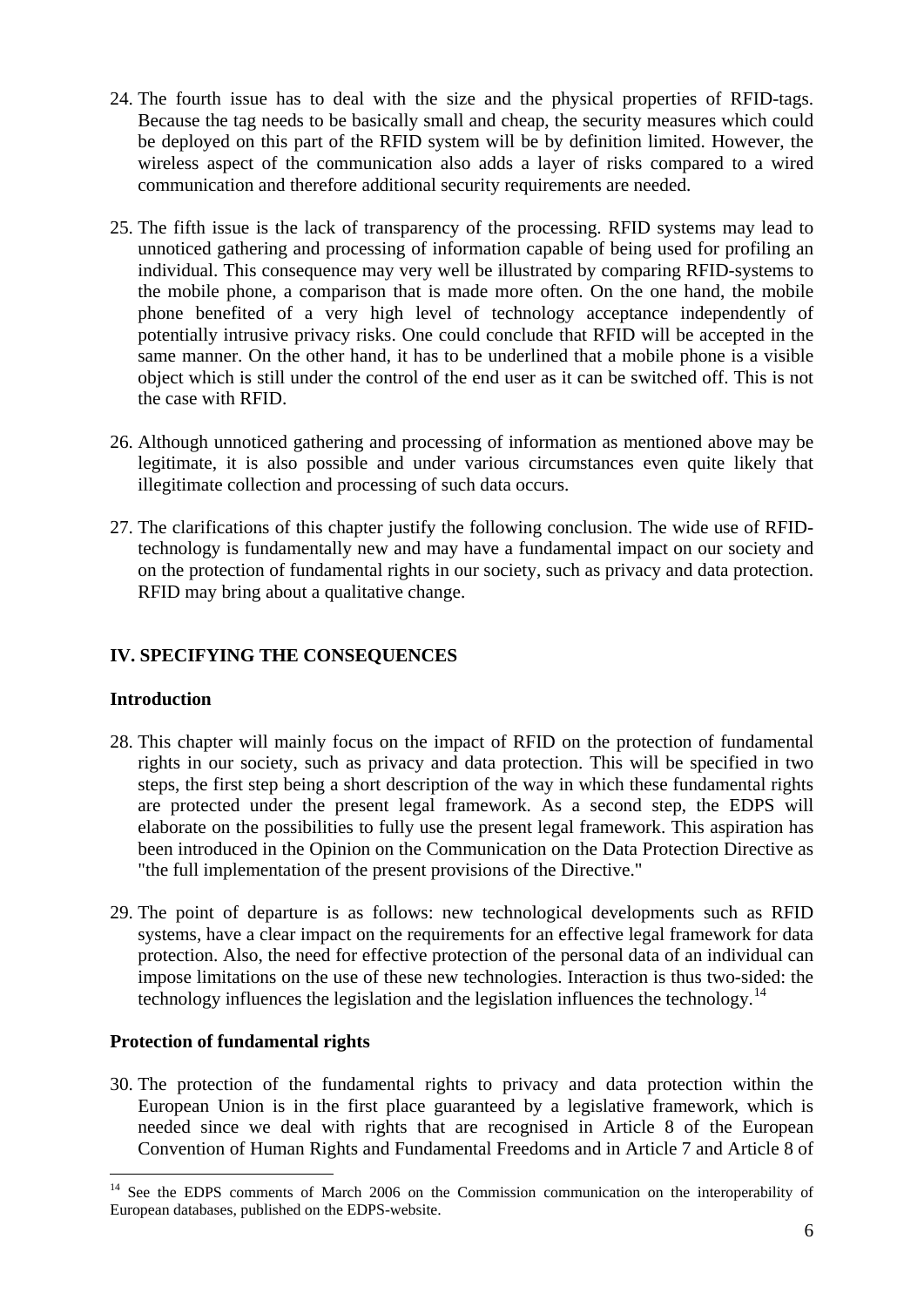the Charter of Fundamental Rights of the Union. The relevant legislative framework for data protection and RFID basically consists of the Data Protection Directive 95/46/EC and the ePrivacy Directive  $2002/58/EC^{15}$ .

- 31. The general legislative framework for data protection as laid down in Directive 95/46/EC applies to RFID, as far as data processed by RFID systems fall within the definition of personal data. Whereas in certain cases RFID applications clearly process personal data and undoubtedly fall within the scope of the Data Protection Directive, there are also applications where the applicability of the data protection Directive may not be so obvious. The Article 29 Data Protection Working Party's Opinion Nº 4/2007 on the concept of personal data aims to contribute to a clearer and commonly recognised understanding of the concept of personal data and, by doing so, mitigate this uncertainty.<sup>[16](#page-6-0)</sup>
- 32. As far as the ePrivacy Directive is concerned, the situation is as follows. Until now, it is not clear whether this directive applies to RFID applications. For this reason, the Commission Proposal of 13 November 2007 for amendment of the directive contains a provision aiming to specify that the Directive indeed applies to certain RFID applications. However, other RFID-applications might not be covered because of the limitation of this directive to the processing of personal data in connection with the provision of publicly available electronic communications services in public communications networks.
- 33. The protection of personal data can be complemented by a range of self-regulatory instruments (non legislative framework). The use of those instruments is actively promoted in both directives, in particular in Article 27 of the Data Protection Directive that provides that the Member States and the Commission shall encourage the drawing up of codes of conduct intended to contribute to the proper implementation of the directive. Moreover, self-regulatory instruments could efficiently contribute to the implementation of the security measures requested by Article 17 of the Data Protection Directive and Article 14 of the ePrivacy Directive.

# **Full implementation of the existing framework**

34. The Opinion on the Communication on the Data Protection Directive lists a number of tools available for a better implementation of the directive. Most of the non binding tools of that opinion are relevant to RFID, such as interpretative communications or other communications, promotion of best practices, the use of privacy seals and third-party privacy audits. The possibility of adopting specific rules for RFID will be discussed in Chapter V. But improvements are possible also within the current framework.

#### **Self-regulatory instruments**

- 35. The EDPS agrees with the Commission that in a first phase it is appropriate to leave room for self-regulation, enabling stakeholders to create quickly a legally compliant environment and thus contributing to create a more secure legal environment.
- 36. The Commission, in consultation with the RFID-Stakeholders Group, is expected to stimulate and to steer this process of self-regulation. In this context, the EDPS welcomes the Recommendation announced in the Communication which is expected to contain

<sup>&</sup>lt;sup>15</sup> Point 59 of this opinion will discuss the relevance of a third directive, namely Directive 99/5/EC of the European Parliament and of the Council of 9 March 1999 on radio equipment and telecommunications terminal equipment and the mutual recognition of their conformity, OJ, L 91, p.10.

<span id="page-6-0"></span><sup>&</sup>lt;sup>16</sup> See *inter alia* p. 10 of the Opinion, quoted in footnote 5.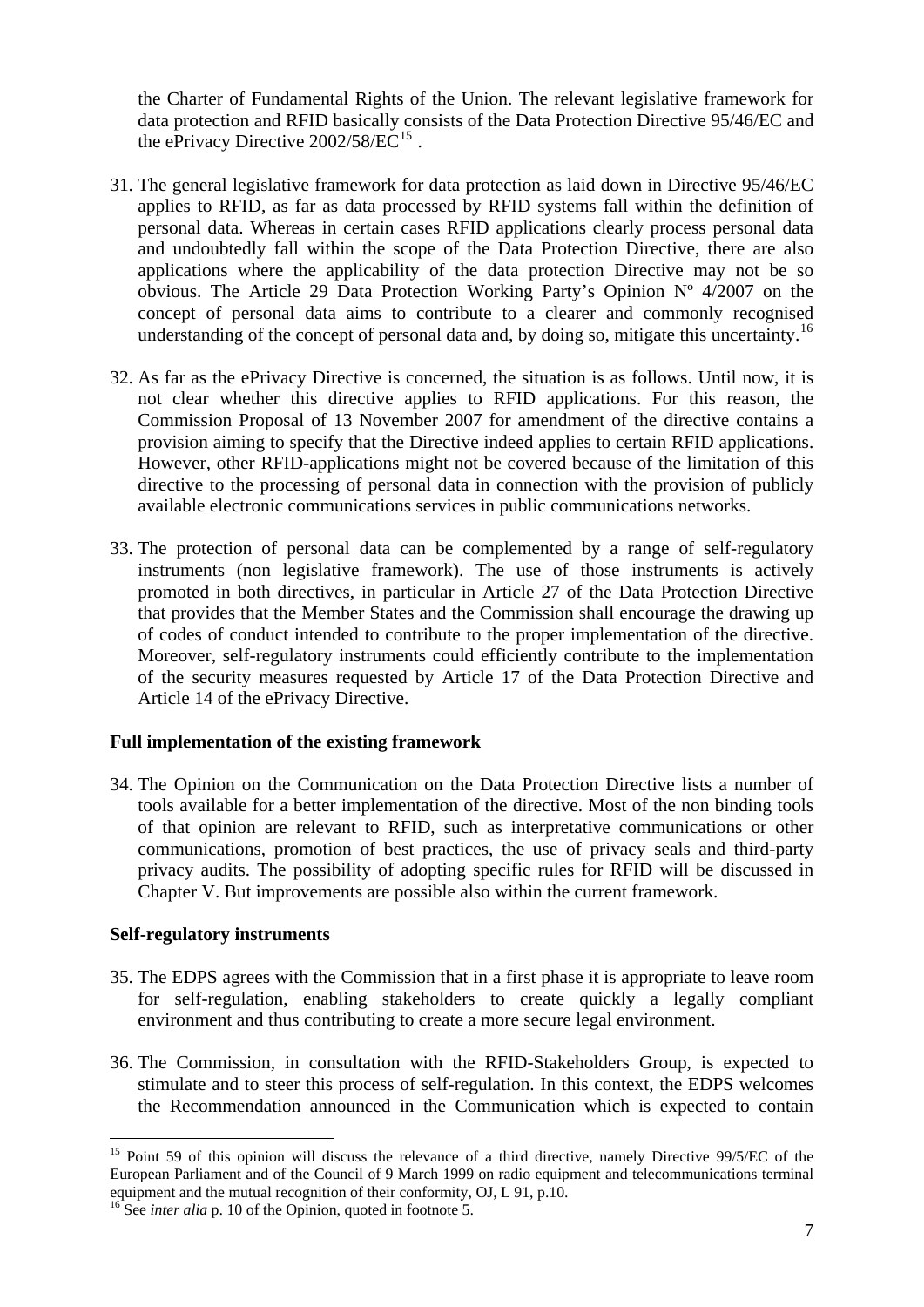specific guidelines setting up *'the principles that public authorities and other stakeholders should apply in respect of RFID usage'*.

- 37. The Communication foresees that self-regulation takes the form of a code of conduct or a code of good practice. According to the EDPS, independently of whatever form the selfregulation takes, it should:
	- Provide concrete and practical guidance on specific types of RFID applications and hence contribute to compliance with the data protection legal framework.
	- Deal with the specific data protection questions and problems that arise in the context of generic RFID applications.
	- Contribute to the uniform and harmonised application of the Data Protection Directive throughout the EU, precisely in a sector that is likely to use the same type of RFID applications across the EU.
	- Be applied by all relevant stakeholders. Non-compliance should have negative (possibly financial) consequences.
- 38. The EDPS points at one issue where self-regulation will be specifically useful. For those RFID applications that entail the processing of personal data, the Data Protection Directive imposes upon data controllers various obligations, in particular under Article 17 (security of processing) and under Article 7 (the need to process data only with the appropriate legal grounds). Pursuant to these provisions, data controllers must on the one hand set up measures against the unauthorised disclosure of the data. On the other hand, data controllers must ensure that the processing, such as disclosure of information through the readers, where appropriate, only occurs with the informed consent of the individual to whom the data refers.
- 39. These provisions of the Data Protection Directive can be interpreted as requiring that RFID applications are deployed with the necessary technical solutions to prevent or minimise the risks of unwanted disclosure and ensure that the processing or transfer of data only happens with informed consent, where appropriate. In the EDPS's view, the existence of such an obligation (i.e. to apply necessary technical solutions to prevent or minimise the risks of unwanted disclosure) and its binding nature upon deployers of RFID applications, will be even stronger and clearer if this requirement is taken up in the forthcoming code of conduct or code of good practice mentioned above. For these reasons, the EDPS strongly advises that the Commission's Recommendation includes such an interpretation of the Data Protection Directive, underlining the existence of an obligation to deploy RFID applications with the necessary technological measures to prevent the unwanted collection or disclosure of information.

# **The need for guidance**

- 40. The EDPS recommends that the Commission, in close cooperation with the RFID Expert Group, will produce one or more documents giving clear guidance how to apply the current legal framework to the RFID environment. The guidance should foresee practical ways how the principles set out in the Data Protection Directive and the ePrivacy Directive are complied with. As for the overall approach of the guidance and its concrete content, the EDPS has the following suggestions.
- 41. The guidance setting out the principles that apply in respect of RFID usage should be sufficiently focussed and adopt a sector specific approach. A 'one size fits all' approach will not fulfil the purposes sought of ensuring a clear and coherent framework. Instead, the scope of the guidance must be limited to well-defined RFID sectoral applications.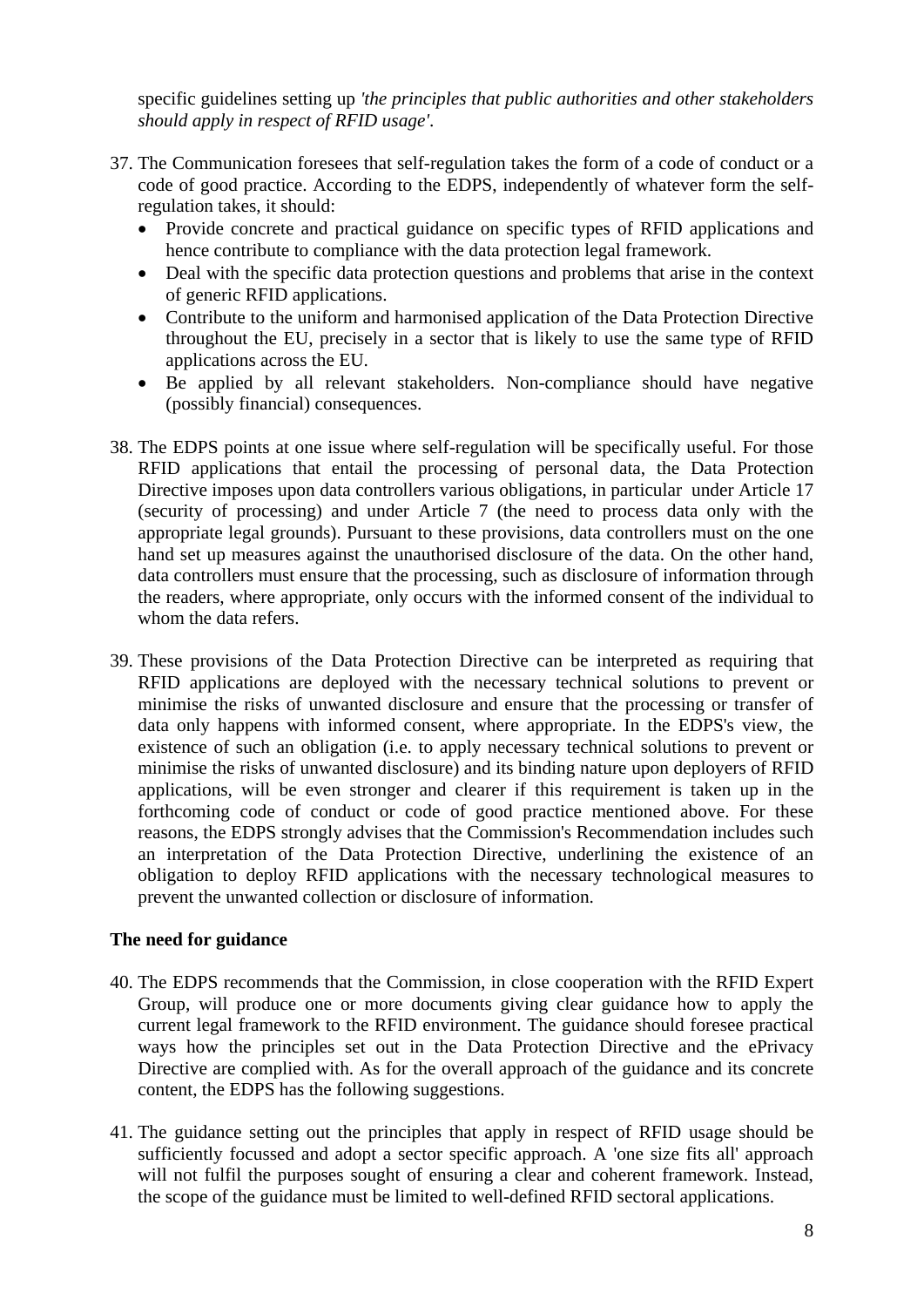- 42. Furthermore, the guidelines should propose practical and efficient methods for developing *techniques and standards* which could contribute to the RFID systems' compliance with the data protection legal framework and which will entail the use of "privacy by design" technology.
- 43. In applying the current legal framework to the RFID environment, particular attention must be paid to the application of the data protection principles and obligations that apply to data controllers of RFID applications. Particularly relevant are the following obligations and principles:
	- The right to information principle, including the right to know when data are collected through readers, and in appropriate cases that products are tagged*.*
	- The notion of consent as one of the legal grounds to process data. This notion materialises in the obligation to deactivate RFID tags at the point of sale, unless the data subject has given his or her consent<sup>[17](#page-8-0)</sup>. The right to deactivate RFID tags also serves the purposes of ensuring the security of the information, i.e. to ensure that the data processed through RFID tags is not disclosed to unwanted third parties.
	- The right of individuals not to be subject to adverse decisions based solely on the automated processing of a defined personal profile.
- 44. As far as the right to information is concerned, the guidance should establish that individuals must be provided with *information* regarding the processing of their personal data. In particular they should be alerted, among others, of *(i)* the presence of readers and the presence of activated RFID tags on products or their packaging; *(ii)* the consequences of such presence in terms of information gathering, and *(iii)* the purposes for which the information collected is intended to be used.
- 45. The use of logos may be suitable as a measure to provide information. Logos may be used to alert of the presence of readers and RFID tags which are supposed to remain active. However, the use of logos alone will not be sufficient to ensure the fair processing of information which requires the information to be provided to data subjects in a clear and comprehensible manner. The use of logos should be considered as a measure to supplement the provision of more detailed information.

# **The cornerstone: The Opt-in principle**

- 46. For all relevant RFID-applications, solutions should respect and implement as a prerequisite, an opt-in principle at the point of sale. Enabling the RFID tags to continue transmitting information after the point of sale would be unlawful unless the data controller had appropriate legal grounds. Appropriate legal grounds would normally only be (a) the consent of the data subject or (b) if such disclosure was necessary in order to deliver a service, a specific and free request by the said individual<sup>[18](#page-8-1)</sup>. Both legal grounds would then qualify as 'opt in'.
- 47. Under the opt-in principle, tags should be deactivated at the point of sale unless the individual who bought the product to which the tag is attached wanted to leave it active. By exercising the right to leave it active, the individual would be consenting to the further processing of his or her data, for example, to the transmission of the data to the reader at his or her next visit to the data controller.

<sup>1</sup> <sup>17</sup> See, more in detail, paragraphs 46-50 of this Opinion.

<span id="page-8-1"></span><span id="page-8-0"></span><sup>&</sup>lt;sup>18</sup> In some RFID-applications, it may be possible to rely on other grounds, such as Article 7f (legitimate interests of the controller, subject to adequate safeguards).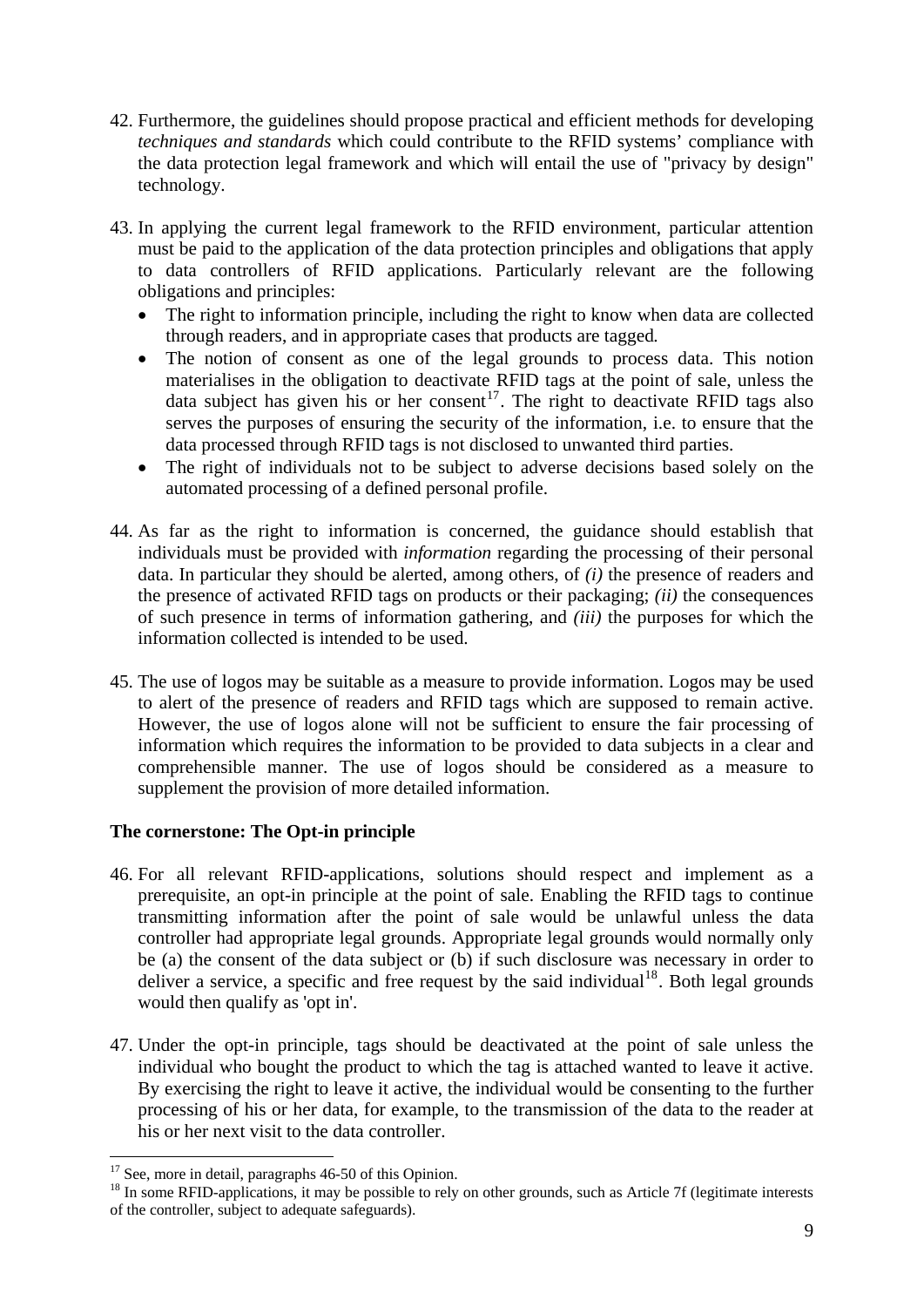- 48. In order to cope with the growing diversity of RFID applications and to facilitate the development of new innovative business models, the EDPS stresses the importance of a flexible approach. Flexibility has to be provided as to the implementation of the opt-in principle.
- 49. The options to implement the opt-in principle are multiple. For example, as an alternative to the removal of the tag, it could be envisaged that the tag would be blocked, temporarily disabled or following a security policy model called resurrecting duckling model**[19](#page-9-0)**, locked to a specific user. In the case of tag with a short life cycle, the address of the tag which pinpoints to information stored in a database could also be erased from the reference database avoiding further processing of additional data collected by the tag.
- 50. To conclude, although the EDPS argues that the 'opt-in-principle' at the point of sale is a legal obligation that already exists under the Data Protection Directive in most situations, there are good reasons to specify this obligation in self-regulatory instruments, also in order to ensure that the principle will be implemented in the most appropriate way. Specific implementation is in any event needed for those RFID applications that fall outside of the scope of the Data Protection Directive.

# **The need for "privacy by design"**

- 51. In order to minimise privacy and data protection threats, the Commission's Communication endorses in part 3.2, page 6, the idea of the specification and adoption of early design criteria. The EDPS welcomes this approach. Indeed, the adoption of specifications and design criteria, otherwise referred to as Best Available Techniques ("BATs"), will efficiently contribute to data protection regulation and security requirements. This identification of technological and organisational criteria, if frequently reviewed, will strengthen the symbiosis model of privacy and security requirements the European Union is developing.
- 52. The proper definition of privacy and security BATs for RFID systems will also be decisive for building a trustworthy environment which will reinforce their wide acceptance by end users, as well as for the European industry's competitiveness.
- 53. The process of selecting BATs for RFID systems should be fuelled by privacy and security impact assessments for which efforts still need to be invested. The EDPS considers that the European Network and Information Security Agency (ENISA) together with the Joint Research Centres of the European Commission associated with the relevant industry stakeholders can contribute to the identification of these best practices and to the development of such methodologies. By launching recently the project "technical Guidelines RFID", the German Federal Office for Information Security (BSI) gave a proper illustrative example<sup>[20](#page-9-1)</sup> of BATs which should be developed now at the European level.
- 54. Standards can also play a decisive role in the early adoption of the privacy-by-design principle. The Commission should therefore contribute to the adoption of privacy and data protection safeguards in the development of international RFID standards. The Article 29

<span id="page-9-0"></span><sup>&</sup>lt;sup>19</sup> The name of this model developed by Frank Stajano and Ross Anderson from the University of Cambridge was inspired by "how a goose hatchling assumes that the first moving object it sees must be its mother".

<span id="page-9-1"></span><sup>20</sup> http://www.bsi.bund.de/veranst/rfid/index.htm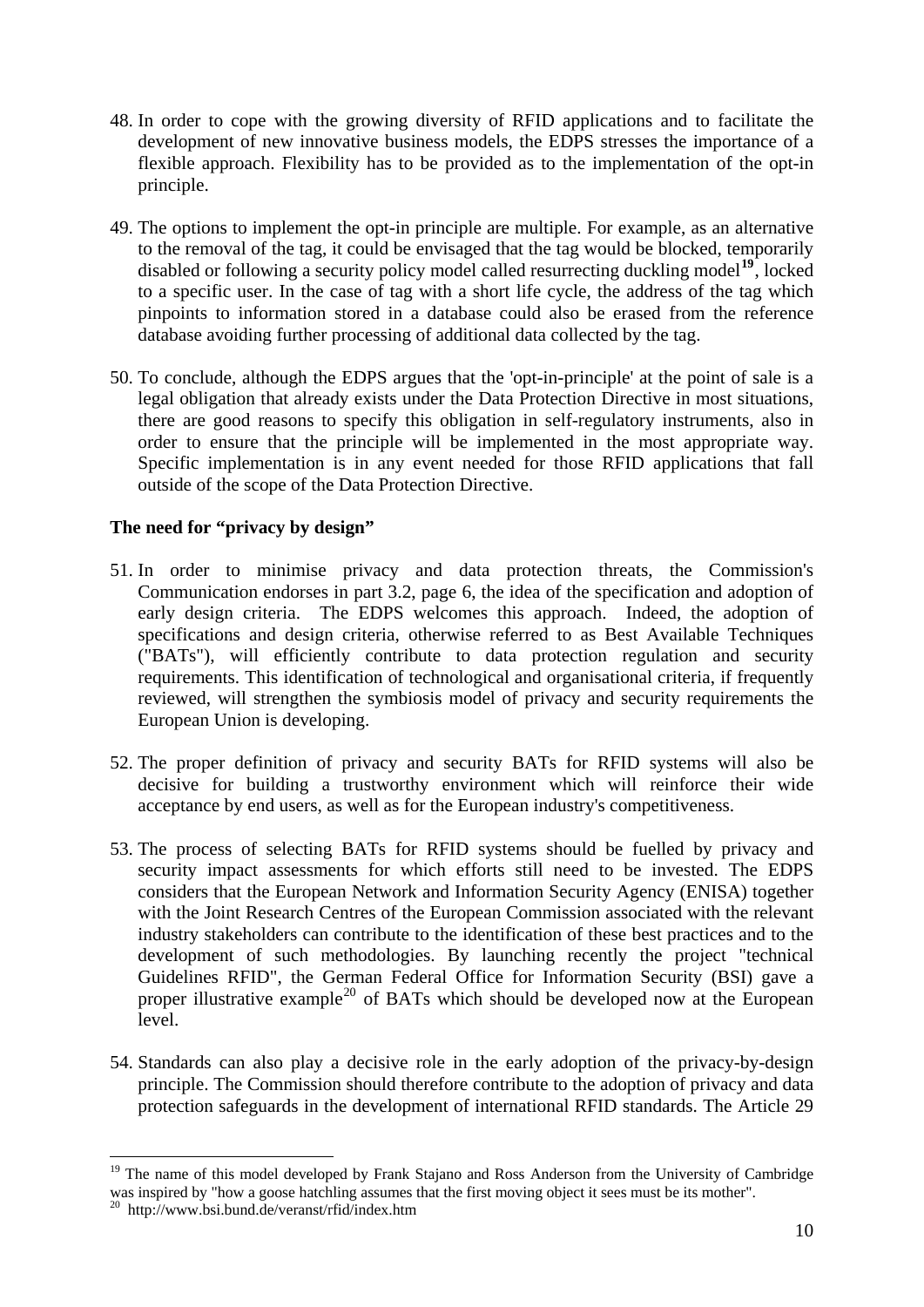Working Party in its working document<sup>21</sup> on RFID clearly illustrated the possibility for standards to contribute to the privacy friendly development of RFID systems.

55. Furthermore, the EDPS welcomes the position adopted by the Commission regarding research and development of RFID technologies and the need to mitigate privacy risks. Indeed, the privacy-by-design principle needs to be introduced at the earliest stage of the development of technologies which will better contribute to their compliance with the data protection legal framework. The EDPS, as briefly presented in his Annual Report 2006 will associate himself to this effort by providing, on a case-by-case basis, opinions and advices to projects of the 7th Framework Programme (2007-2013).

# **V. ARE SPECIFIC LEGISLATIVE MEASURES NEEDED?**

- 56. Self-regulation may not be enough as a means for full implementation of the existing framework for data protection and privacy. Even if the self-regulation fulfils the requirements mentioned above, its application is voluntary and its non-compliance can not always be effectively sanctioned. Additionally, binding legislative measures may still be needed, in order to ensure the protection of individuals' rights to privacy and data protection. This is all the more needed in case of failure of the self-regulated approach.
- 57. A key question is the determination of the legal instruments necessary to ensure that RFID applications are effectively deployed with the necessary technical solutions to prevent or minimise the risks for data protection and privacy, and that responsible controllers take adequate measures to comply with their obligations under existing legal frameworks. This raises some additional questions:
	- are specific rules needed?
	- if so, can these rules be adopted within the existing legislative framework, for instance by making use of existing comitology-procedures?
	- or is a new legislative instrument necessary to ensure the effective deployment of RFID application with embedded privacy enhancing technologies.
- 58. This chapter will address the possibilities of issuing binding legislative measures within the existing legal framework, whereas Chapter VI will discuss, because it is a separate issue, the need for a new legislative instrument.
- 59. In the first place, specific attention should be given to the provisions of Article 17 of Directive 95/46/EC, Article 14 (3) of Directive 2002/58/EC and Article 3 (3) (c) of Directive 99/5/EC. Article 14 (3) allows Member States to adopt measures to ensure that terminal equipment is constructed in a way that is compatible with the right of users to protect and control the use of their personal data, in accordance with Directive  $99/5/EC^{22}$  $99/5/EC^{22}$  $99/5/EC^{22}$ . Directive 99/5/EC provides in its Article 3 (3) (c) that the Commission may decide - with a comitology procedure - that apparatus within certain equipment classes or apparatus of particular types shall be so constructed that they incorporate safeguards to ensure that the personal data and privacy of the user and of the subscriber are protected. Article 3 (3) (c) of Directive 99/5/EC has not been used until now.
- 60. These provisions give the legislator on the national and on the Community level the power to prescribe that privacy and data protection safeguards must be included in the

<sup>1</sup> <sup>21</sup> Working document (WP 105) on data protection issues related to RFID technology, 19 January 2005.

<span id="page-10-0"></span> $^{22}$  And in accordance with Council Decision 87/95/EEC of 22 December 1986 on standardisation in the field of information technology and communications (OJ [1987] L 36, p. 31).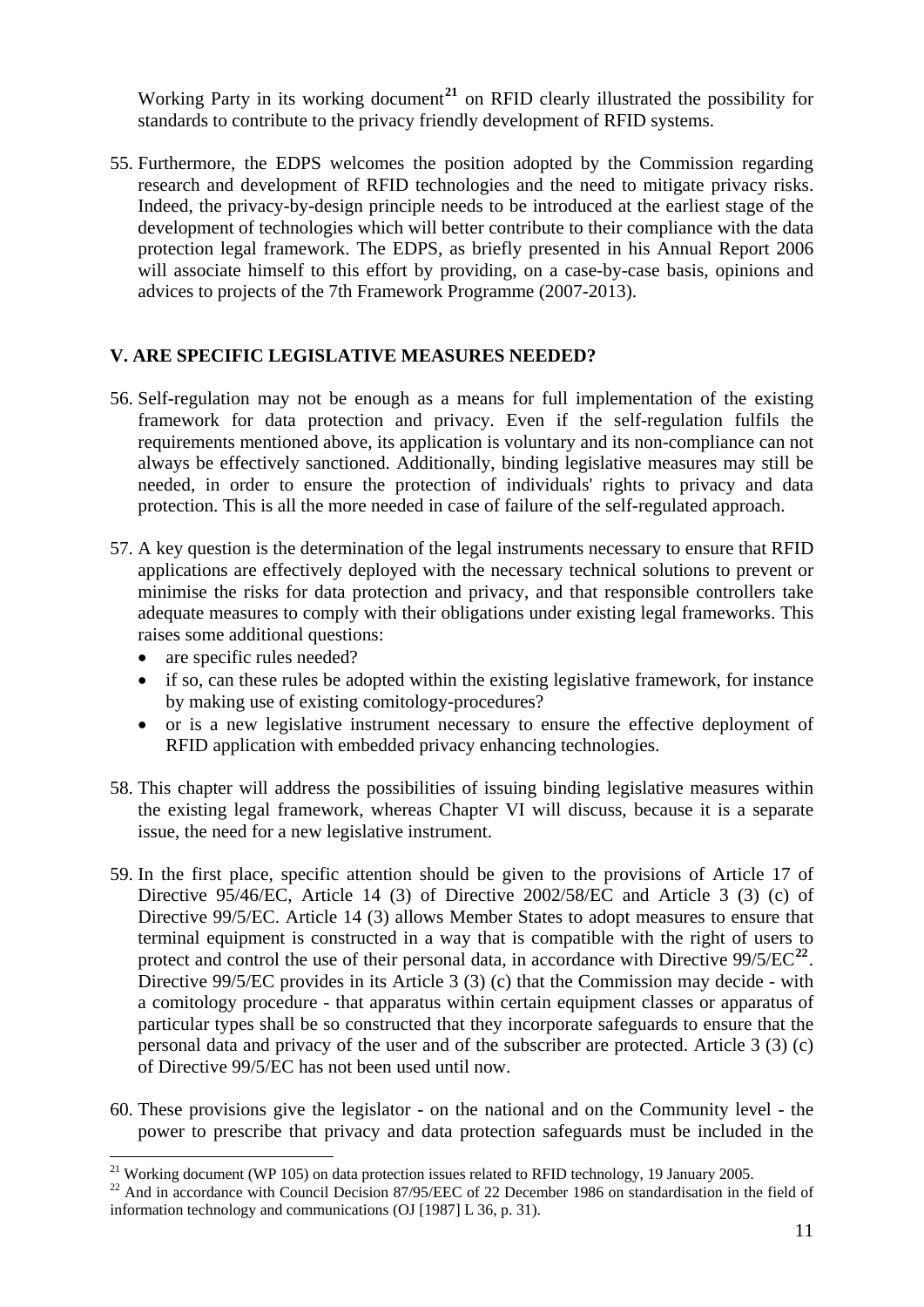manufacturing of RFID systems, a concept that is known as 'privacy by design'<sup>23</sup>. It calls also for the use of Best Available Techniques.

- 61. In order to make the use of the concept of 'privacy by design' compulsory, the EDPS recommends that the Commission uses the mechanism of Article 3 (3) (c) of Directive 99/5/EC, in consultation with the RFID Expert Group.
- 62. In the second place, it is possible to specify the application of the existing legislative framework to RFID, by modifications of the directives themselves. As said, the Commission has just presented a proposal for amending the ePrivacy Directive which contains a new provision with this perspective. The EDPS welcomes this first confirmation of the applicability of the directive to RFID applications. The EDPS will deal with specific issues raised by the relation between the ePrivacy Directive and RFID in his opinion on the proposal for amendment, which will be issued early in 2008.
- 63. Taking into account that the Commission does not foresee any modification of the Data Protection Directive in the near future<sup>[24](#page-11-0)</sup>, the possibilities for specification relating to the application of the existing legislative framework to RFID are limited.

# **VI. IS A SPECIFIC LEGAL FRAMEWORK ON RFID NEEDED?**

# **Intentions of the Commission**

- 64. The Communication**[25](#page-11-1)** emphasises the importance of security and privacy-by-design. It also requires involvement of all stakeholders. The main result of the activities of the Commission will be "*a Recommendation to set out the principles that public authorities and other stakeholders should apply in respect of RFID usage*". The Recommendation will probably be adopted in spring 2008. The legislative ambitions mentioned in the Communication contain two steps. The Commission will:
	- Consider appropriate provisions on RFID in the forthcoming proposal for an amendment of the ePrivacy Directive. As said before, the Commission has proposed such an amendment of the ePrivacy Directive in November 2007, confirming the applicability of the directive to RFID applications<sup>[26](#page-11-2)</sup>, but not proposing widening the scope of the ePrivacy Directive to private networks.
	- Assess the need for further legislative steps to safeguard data protection and privacy.
- 65. Following this policy, it can be expected that the Commission does not envisage at least not on a short term - proposing new specific legislation to safeguard data protection and privacy in the area of RFID.

# **Parameters for the legislator**

- 66. In his Opinion on the Communication on the Data Protection Directive, the EDPS listed some outlines for legislative activities relating to the processing of personal data which can be summarized as follows:
	- Firstly, the core principles of data protection should be kept: "*There is no need for new principles, but there is a clear need for other administrative arrangements, which are*

<sup>1</sup>  $23$  See Chapter IV.

<span id="page-11-0"></span> $24$  The EDPS supports this approach, see points 64

<span id="page-11-1"></span> $25$  See Par. 4.1 of the Communication.

<span id="page-11-2"></span><sup>&</sup>lt;sup>26</sup> See proposed new Article 3 of Directive 2002/58.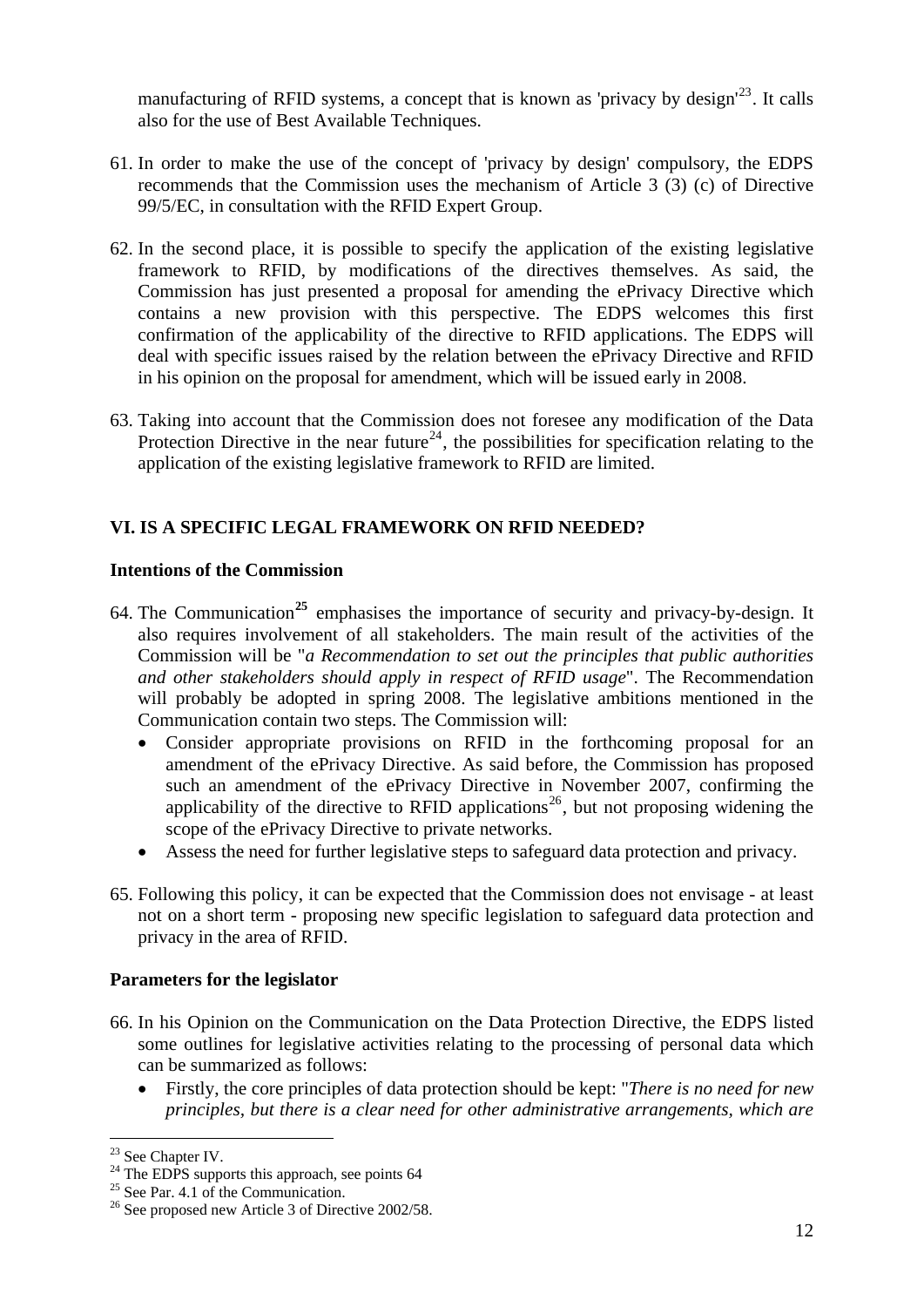*on the one hand effective and appropriate to a networked society and on the other hand minimise administrative costs."***<sup>27</sup>**

- Secondly, legislative proposals should only be submitted if the necessity and proportionality are sufficiently demonstrated. For this reason, on the short term the general legislative framework for data protection should not be changed.
- Thirdly, changing developments in society may lead to specific legal frameworks, in order to adapt the principles of the Data Protection Directive to issues raised by specific technologies such as RFID. It is clear that also in this context the conditions of necessity and proportionality need to be fulfilled.
- 67. As a next step it is useful to specify the expectations the legislator has to face in the area of RFID:
	- Legislation needs to be flexible and leave room for innovations and technological development. This should lead to legislation that is sufficiently technology neutral.
	- In the second place, legislation needs to provide for legal certainty. This should lead to legislation that is sufficiently specific. Stakeholders must know precisely how their behaviour is regulated.
	- In the third place, legislation must effectively protect all justified interests at stake. This requires in any event enforcement of the legislation and clear definition of responsibilities: which party is accountable for what behaviour?**[28](#page-12-0)** These requirements are even more predominant where privacy and data protection are at stake, fundamental rights of the individual under the European Convention of Human Rights and Fundamental Freedoms and the Charter of the Fundamental Rights of the European Union.

# **Point of view of the EDPS**

1

- 68. To the EDPS, it is clear that not all technological developments should lead to reactions by the European legislator. Technological developments can go fast, whereas the adoption and entry into force of legislation takes time and should take time. Legislation should be the result of balancing all the interests at stake. When the instrument of a directive is chosen, even more time is needed, since directives must be fully implemented in the legal systems of the Member States.
- 69. However, RFID is not just another technological development as has been underlined in several parts of this opinion. The Communication refers to RFID as the gateway to a new phase of development of the Information Society, often referred to as the "internet of things" and RFID tags will constitute key elements of the 'ambient intelligent' environments. These environments are also important steps in the development of what is often called the 'Surveillance Society**[29](#page-12-1)**.

Against this background, legislative action in the area of RFID can be justified. RFID may bring about a qualitative change.

70. In this perspective, the EDPS recommends considering the adoption of (a proposal for) Community legislation regulating the main issues of RFID-usage in relevant sectors, in case the proper implementation of the existing legal framework would fail. After it enters into force, such a legislative measure must be considered as a *'lex specialis*' vis-a-vis the general data protection framework.

 $27$  Point 24 of the Opinion on the Communication on the Data Protection Directive.

<span id="page-12-0"></span><sup>&</sup>lt;sup>28</sup> Put in data protection terminology this implies the identification of the "data controller".

<span id="page-12-1"></span><sup>&</sup>lt;sup>29</sup> This message was repeated in a statement of the European data protection authorities adopted in London on 2 November 2006 available at EDPS website:<http://www.edps.europa.eu/EDPSWEB/edps/lang/en/pid/51>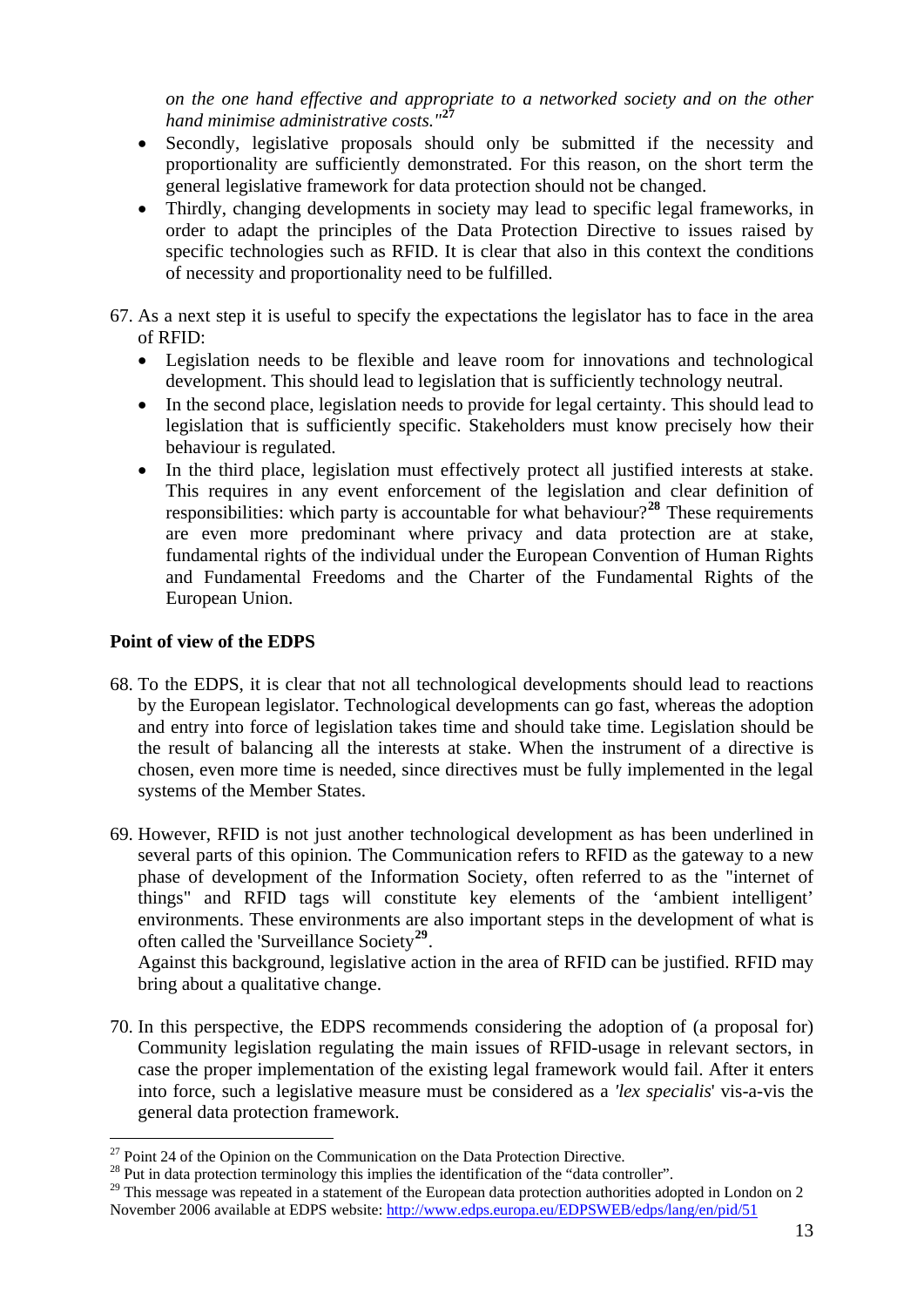- 71. Adoption of such a legislative instrument would have the following advantages:
	- The instrument could set the substantive parameters for the self-regulatory mechanisms.
	- The perspective of the adoption of a legislative instrument might prove to be an effective incentive for stakeholders to set up self-regulatory mechanisms offering accurate protection.
- 72. To make it more practical, the Commission could be asked to prepare a consultation document on the pros and cons of specific legislation, and of the main elements of such legislation. Of course, the stakeholders could be asked to give input to this consultation. Likewise, the Article 29 Working Party could be involved.

## **Possible modalities**

- 73. The intervention of the legislator could provide for a tailor made legal framework, which consists of a mix of regulatory tools which specify and complement the existing legal framework. This tailor made legal framework should be based on the known principles of data protection and should focus on the division of responsibilities and on the effectiveness of control mechanisms.
- 74. A specific reason for which such tailor made legislation might be needed relates to the fact that not all RFID applications entail the processing of personal data. In other words, if RFID applications do not entail the processing of personal data, parties involved in the manufacturing and selling of RFID enabled products are not legally bound to implement any technological measures that would prevent eavesdropping or the setting up of readers without proper notice to individuals. Yet, as demonstrated, privacy risks derived from the possible surveillance of individuals also exist for such RFID applications, thus demanding the same type of privacy safeguards. Precisely, this may be the case for item level tagging in consumer products *before* the point of sale. In sum, RFID applications that do not process personal data may still threaten individuals' privacy by enabling surreptitious surveillance and the use of the information for unacceptable purposes.
- 75. The EDPS considers that this unfortunate outcome should be avoided. Because current legislation partially - at least for RFID applications that do not process personal data fails to counter this privacy threat, and taking into account the shortcomings of soft law solutions, it seems necessary to use compulsory legislative measures to ensure a satisfactory result.

76. Such measures should in any event:

- lay down the opt-in principle at the point of sale as a precise and undeniable legal obligation, also for RFID applications that fall outside of the scope of the Data Protection Directive.<sup>[30](#page-13-0)</sup>
- ensure the mandatory deployment of RFID applications with the appropriate technical features or 'privacy by design'.

<span id="page-13-0"></span> $30$  Chapter IV has argued that the 'opt-in' principle at the point of sale is a legal obligation that already exists under the Data Protection Directive.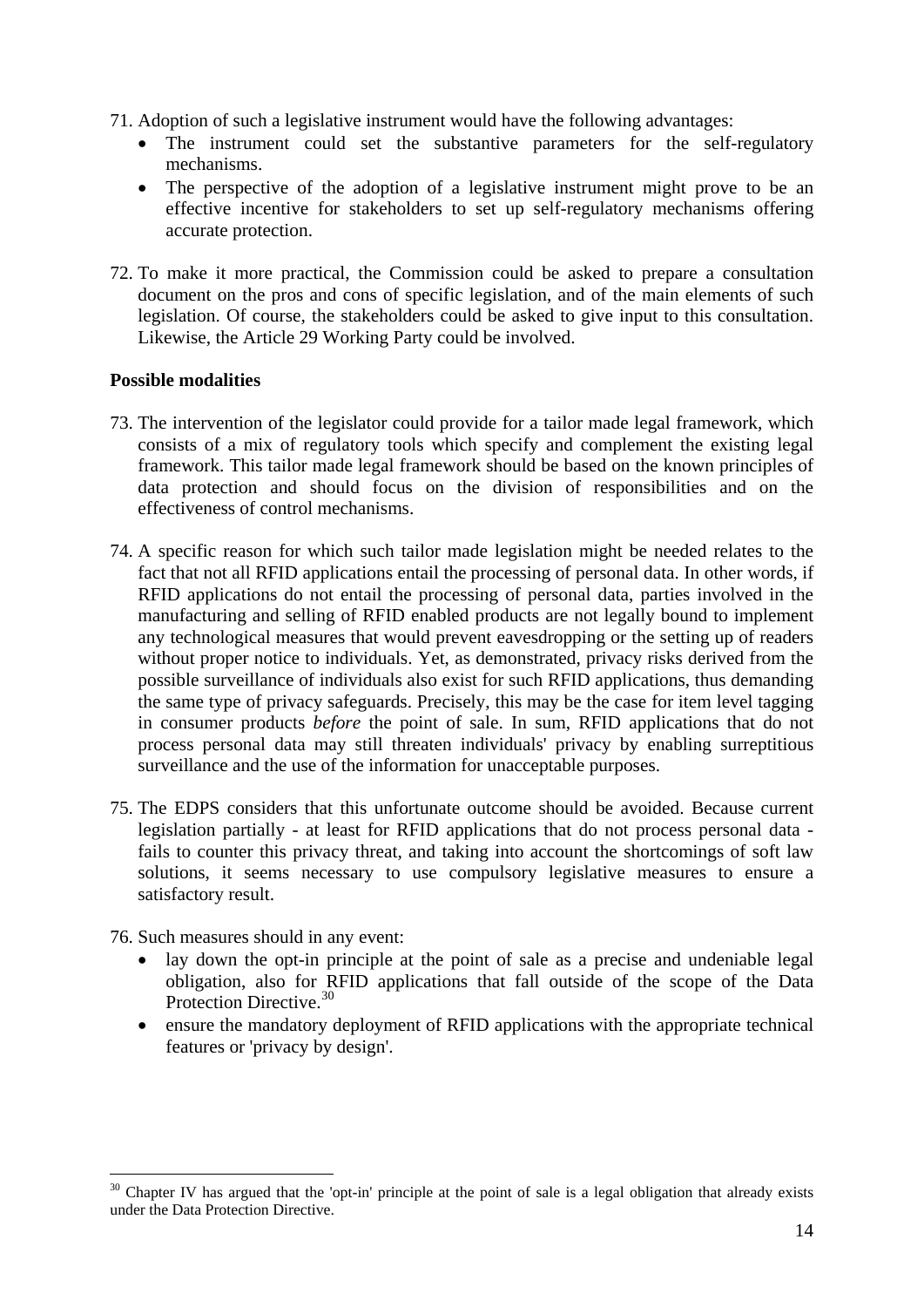## **VII. THE ISSUE OF GOVERNANCE**

- 77. Although the "inherently trans-border" dimension of RFID systems is seen in the Communication only within the Internal Market, the EDPS considers that this dimension has to be tackled at a more international level. In a shop, RFID systems are already "transborder" as the activity of the tag might not stop at the point of sale. At the level of the overall RFID system, these technologies also become "trans-border" when transfer of personal data to a third country might take place as the producer of the tagged item, which is part of the RFID system, is based outside the European Union. $31$
- 78. From a more prospective point of view, the governance of RFID identity reference databases also represents a critical dimension for appropriate enforcement of the European data protection legal framework. The EDPS urges for a solution to be found as further erosion of this framework would not be acceptable.
- 79. The EDPS foresees the RFID governance issue as a major challenge which will request considerable investments. The right forum of negotiation as well as the most appropriate management infrastructure will have to be found in order to ensure that data protection rights are adequately respected in these international environments.
- 80. In this perspective, the EDPS invites the Commission to present its views on the issue of governance, possibly in consultation with the RFID-Stakeholders Group.

# **VIII. CONCLUSION**

81. The EDPS welcomes the Commission's Communication on RFID as it tackles the main issues arising in the context of the deployment of RFID technology without neglecting the determinant ones related to privacy and data protection. He agrees with the view that RFID systems could play a key role in the development of the Information Society usually referred to as the "Internet of things".

# *Clarifying the consequences*

- 82. The wide use of RFID-technology is fundamentally new and may have a fundamental impact on our society and on the protection of fundamental rights in our society, such as privacy and data protection. RFID may bring about a qualitative change.
- 83. Five basic privacy and security issues can be distinguished:
	- The identification of the data subject.
	- The identification of the data controller(s).
	- The decrease meaning of the traditional distinction between the personal and the public sphere.
	- The consequences of the size and the physical properties of RFID-tags.
	- The lack of transparency of the processing.

<span id="page-14-0"></span> $31$  The obligations surrounding transfer of personal data are dealt with in Articles 25 and 26 of the Data Protection Directive.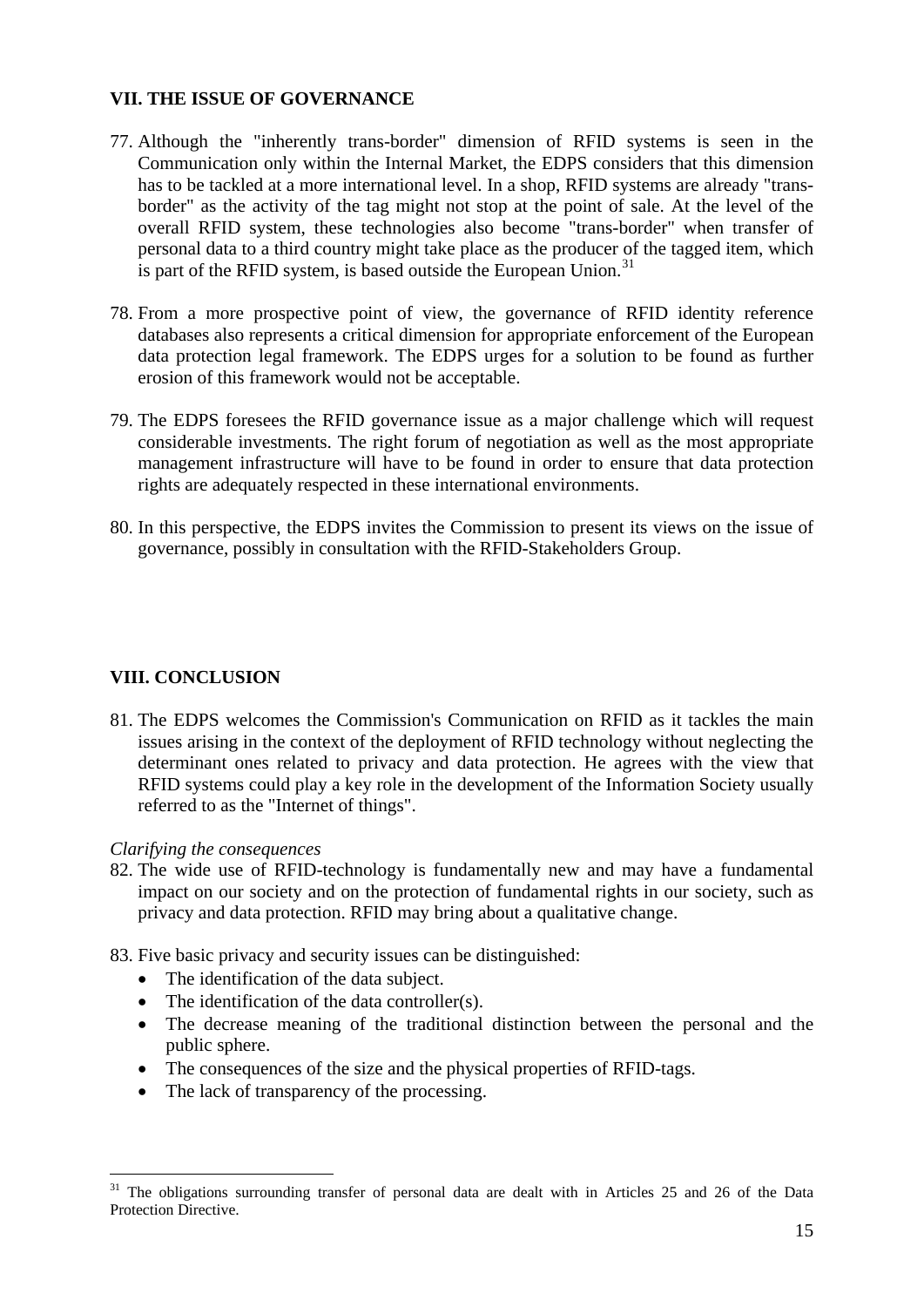#### *Specifying the consequences*

- 84. The general legislative framework for data protection as laid down in Directive 95/46/EC applies to RFID, as far as data processed by RFID systems fall within the definition of personal data.
- 85. As far as the ePrivacy Directive is concerned: the Commission Proposal of 13 November 2007 for amendment of the directive contains a provision aiming to specify that the Directive indeed applies to certain RFID applications. However, other certain RFIDapplications might not be covered because of the limitation of this directive to the processing of personal data in connection with the provision of publicly available electronic communications services in public communications networks.
- 86. The protection of personal data can be complemented by a range of self-regulatory instruments. It is appropriate to leave room for such self-regulation, provided that:
	- It provides concrete and practical guidance on specific types of RFID applications.
	- It deals with the specific data protection questions and problems that arise in the context of generic RFID applications.
	- It contributes to the uniform and harmonised application of the Data Protection Directive throughout the EU.
	- It is applied by all relevant stakeholders
- 87. The EDPS recommends that the Commission, in close cooperation with the RFID Expert-Group, will produce one or more documents giving clear guidance how to apply the current legal framework to the RFID environment.
- 88. The guidance setting out the principles that apply in respect of RFID usage should be sufficiently focussed and adopt a sector specific approach. It should propose practical and efficient methods for developing *techniques and standards* which could contribute to the RFID systems' compliance with the data protection legal framework and which will entail the use of "privacy by design" technology.
- 89. The EDPS welcomes the approach in the Commission's Communication to endorse the idea of the specification and adoption of early design criteria.
- 90. Although the EDPS considers the 'opt-in' principle at the point of sale is a legal obligation that already exists under the Data Protection Directive in most situations, this obligation should be specified in self-regulatory instruments.

#### *Are specific measures needed?*

- 91. In order to make the use of the concept of 'privacy by design' compulsory, the EDPS recommends that the Commission uses the mechanism of Article 3 (3) (c) of Directive 99/5/EC, in consultation with the RFID Expert Group.
- 92. The EDPS recommends considering the adoption of (a proposal for) Community legislation regulating the main issues of RFID-usage in relevant sectors, in case the proper implementation of the existing legal framework would fail. After it enters into force, such a legislative measure must be considered as a *'lex specialis*' vis-a-vis the general data protection framework. This legislative measure should also address the privacy and data protection concerns that arise in certain RFID applications, such as item level tagging before the point of sale, which may not necessarily involve the processing of personal data.